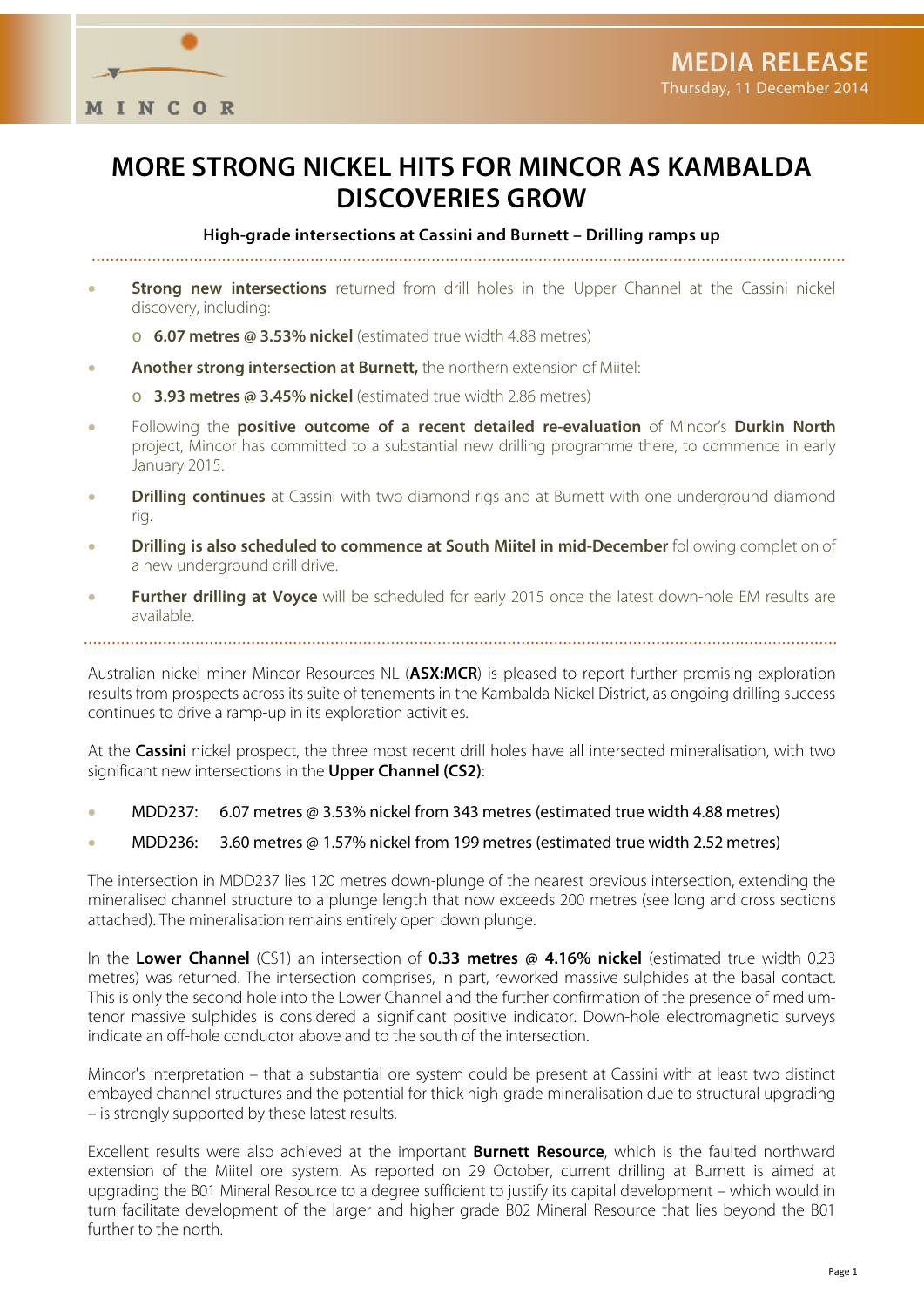

Following the extremely significant intersection reported on 29 October (**10.97 metres @ 3.62% nickel**), there was a brief hiatus in drilling at Burnett while the rig focused on operational drilling elsewhere in the mine. Drilling has now re-commenced and the first new hole into the B01 target area achieved another strong intersection:

#### • UMI-14-078A: 3.93 metres @ 3.45% nickel from 217.95 metres (estimated true width 2.86 metres)

This intersection further bolsters the B01 resource and increases the likelihood of a substantial resource upgrade at Burnett. Drilling is continuing.

Meanwhile, at **South Miitel** a drill drive is under development that is designed to provide access to drill positions from which a further 400 metres of the strike of the ore system may be drilled out. The development of this drive is proceeding rapidly and it is expected to be ready for use by mid-December.

In a further significant move, Mincor has decided to re-commence drilling at its **Durkin North Project** at North Kambalda. The project hosts a Mineral Resource of 20,000 tonnes of nickel metal (402,000 tonnes @ 5% nickel) and is Mincor's largest and highest grade Mineral Resource that is not currently slated for mining. Detailed re-evaluation of the mining and geological parameters at Durkin North have been underway for much of the past year, and this has led the Company to conclude that there is substantial untested potential at the project. Drilling will commence in early January 2015.

"This is an exciting period for Mincor with more exploration activity underway and more new discoveries in front of us than at any time in the Company's recent history," said Mincor's Managing Director, David Moore.

"We have two new Kambalda-style ore systems emerging at Cassini and Voyce – both within 9km of our operating Mariners mine – and we have a rapidly growing resource position at Burnett at the northern end of Miitel where success could be transformational for that mine, potentially doubling its rate of production.

"On top of that, our recent work at Durkin North has uncovered new potential that requires immediate drilling. Success there could finally open up that enticing Mineral Resource for profitable mining.

"Crucially, our operating mines are performing very well with our mining teams generating the kind of consistent performance that has been our hallmark for nearly 15 years, and that provides the essential underpinning to our on-going success in Kambalda.

"So the next six months will be exciting ones for Mincor – we will be drilling out our new discoveries at Cassini and Voyce, we will be potentially adding a whole new dimension to Miitel, and we will be drilling Durkin North, our single best undeveloped mineral resource.

"This is a full book by any measure and should ensure a strong news flow over what we all hope will be an improving nickel price environment through 2015," he added.

> FIGURE 1: Cassini magnetic image showing the CS1 and CS2 magnetic anomalies

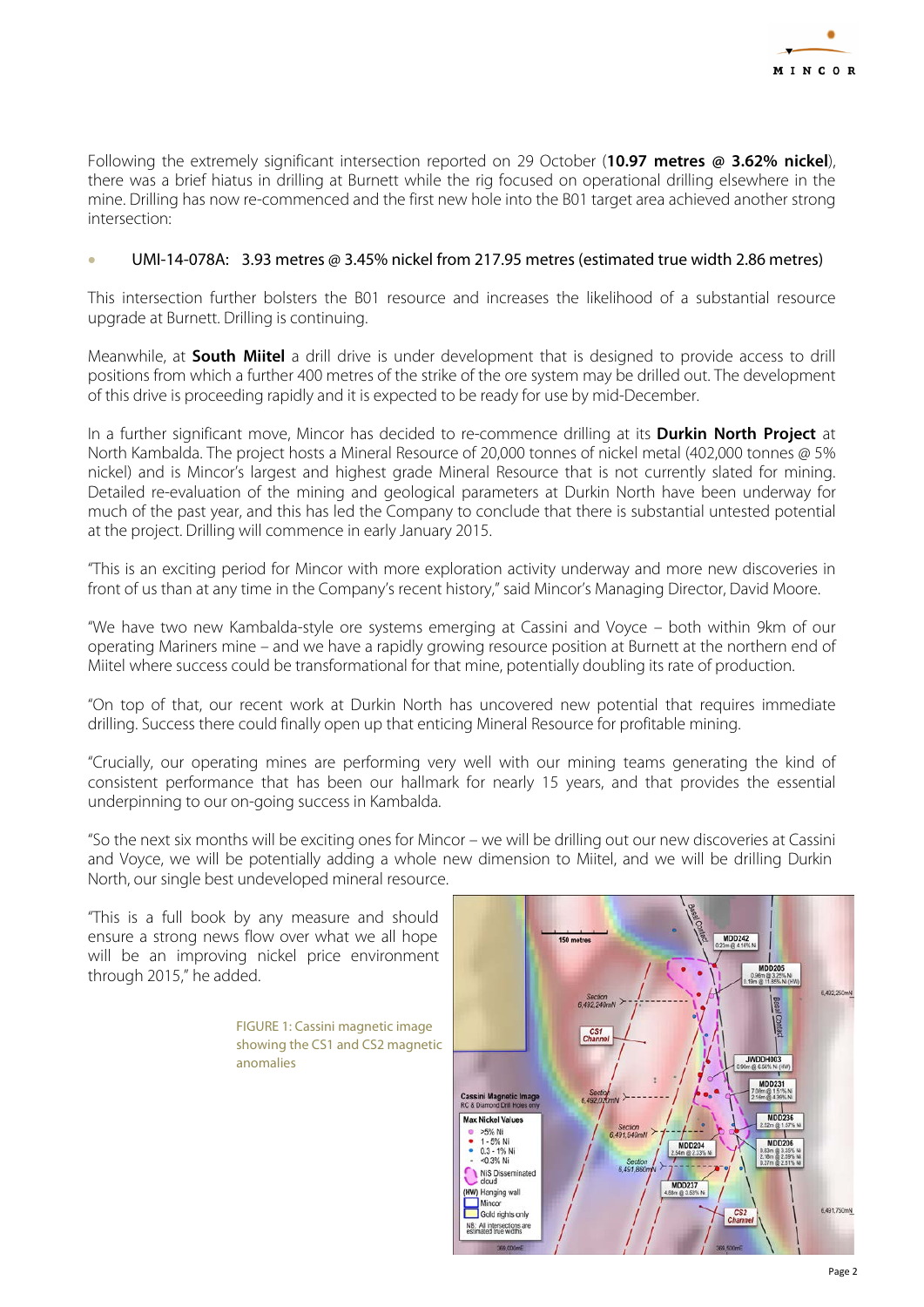



#### FIGURE 2: Cassini interpretive cross section 6491860N FIGURE 3: Cassini interpretive cross section 6491940N

250RL **RIDOUGIO** MODSKA  $200RL$ **SCONSTOR** Cassini CS2<br>Channel  $150RL$ 3.60m @ 1.57% Ni 2.83m @ 1.12% Ni 1.46m @ 3.35% Ni 3.31m @ 2.54% Ni Cassini Cross Section<br>6491940N +-20m Window 1.21m @ 2.83% Ni Basalt 3.42m @ 2.59% Ni 1.40m @ 2.15% Ni Ultramafics MOD206 Cover E  $\blacksquare$  Porphyry

0.46m @ 2.51% Ni

369550mE

369450mE

50 metres

 $1 - 1 = 1$ 



Disseminated Ni Sulphides

Interpreted Mineralisation

"NB drill hole results are down hole<br>intervals

Sediments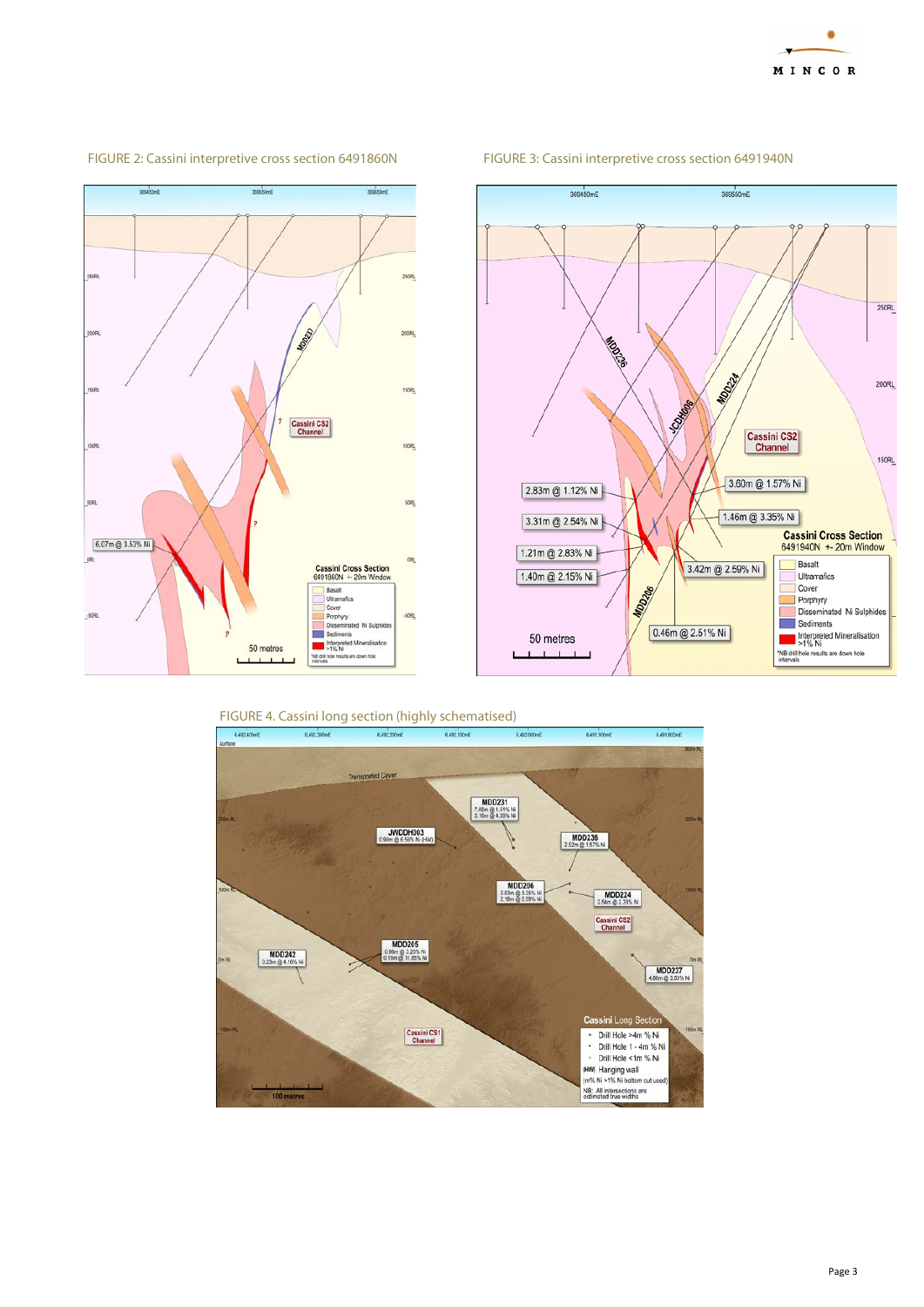

#### FIGURE 5: Burnett long section (North Miitel)



# **Appendix 1: Mineral Resources and Ore Reserves**

### Mineral Resources as at 30 June 2014

|                    |      | <b>MEASURED</b> |        | <b>INDICATED</b> |       |                | <b>INFERRED</b> |               | <b>TOTAL</b> |           |  |
|--------------------|------|-----------------|--------|------------------|-------|----------------|-----------------|---------------|--------------|-----------|--|
| <b>RESOURCE</b>    |      | <b>Tonnes</b>   | Ni (%) | <b>Tonnes</b>    | Ni(%) | <b>Tonnes</b>  | Ni (%)          | <b>Tonnes</b> | Ni (%)       | Ni Tonnes |  |
| Mariners           | 2014 | 155,000         | 4.1    | 435,000          | 3.6   | $\mathbf{0}$   | 0.0             | 590,000       | 3.7          | 21,800    |  |
|                    | 2013 | 114,000         | 4.8    | 218,000          | 4.3   | 79,000         | 3.4             | 411,000       | 4.2          | 17,400    |  |
| Redross            | 2014 | 39,000          | 4.9    | 138,000          | 2.9   | 67,000         | 2.9             | 244,000       | 3.2          | 7,900     |  |
|                    | 2013 | 39,000          | 4.9    | 138,000          | 2.9   | 67,000         | 2.9             | 244,000       | 3.2          | 7,900     |  |
|                    | 2014 | $\pmb{0}$       | 0.0    | 141,000          | 4.5   | 99,000         | 2.7             | 240,000       | 3.7          | 9,000     |  |
| Burnett            | 2013 | $\mathbf 0$     | 0.0    | 121,000          | 4.8   | 99,000         | 2.7             | 220,000       | 3.8          | 8,400     |  |
| Miitel             | 2014 | 123,000         | 4.3    | 600,000          | 3.0   | 61,000         | 3.7             | 785,000       | 3.2          | 25,300    |  |
|                    | 2013 | 198,000         | 3.8    | 414,000          | 3.4   | 73,000         | 3.1             | 684,000       | 3.4          | 23,500    |  |
| Wannaway           | 2014 | $\mathbf 0$     | 0.0    | 110,000          | 2.6   | 16,000         | 6.6             | 126,000       | 3.1          | 3,900     |  |
|                    | 2013 | $\overline{0}$  | 0.0    | 110,000          | 2.6   | 16,000         | 6.6             | 126,000       | 3.1          | 3,900     |  |
| Carnilya*          | 2014 | 40,000          | 3.8    | 40,000           | 2.2   | $\pmb{0}$      | 0.0             | 80,000        | 3.0          | 2,400     |  |
|                    | 2013 | 40,000          | 3.8    | 40,000           | 2.2   | $\mathbf 0$    | 0.0             | 80,000        | 3.0          | 2,400     |  |
|                    | 2014 | 2,000           | 6.9    | 64,000           | 4.1   | 3,000          | 4.3             | 70,000        | 4.2          | 2,900     |  |
| Otter Juan         | 2013 | 11,000          | 3.8    | 92,000           | 4.3   | 10,000         | 3.4             | 113,000       | 4.2          | 4,700     |  |
| McMahon/Ken**      | 2014 | 32,000          | 2.6    | 105,000          | 3.1   | 105,000        | 4.6             | 242,000       | 3.7          | 8,900     |  |
|                    | 2013 | 57,000          | 3.5    | 102,000          | 3.1   | 90,000         | 4.7             | 249,000       | 3.8          | 9,300     |  |
| Durkin             | 2014 | $\pmb{0}$       | 0.0    | 376,000          | 5.1   | 26,000         | 3.6             | 402,000       | 5.0          | 20,000    |  |
|                    | 2013 | $\overline{0}$  | 0.0    | 251,000          | 5.2   | 115,000        | 4.9             | 366,000       | 5.1          | 18,600    |  |
|                    | 2014 | $\mathbf 0$     | 0.0    | 29,000           | 3.4   | $\mathbf{0}$   | 0.0             | 29,000        | 3.4          | 1,000     |  |
| Gellatly           | 2013 | 0               | 0.0    | 29,000           | 3.4   | $\mathbf 0$    | 0.0             | 29,000        | 3.4          | 1,000     |  |
|                    | 2014 | $\pmb{0}$       | 0.0    | 96,000           | 3.3   | $\pmb{0}$      | 0.0             | 96,000        | 3.3          | 3,200     |  |
| Cameron            | 2013 | $\mathbf 0$     | 0.0    | 96,000           | 3.3   | $\mathbf 0$    | 0.0             | 96,000        | 3.3          | 3,200     |  |
|                    | 2014 | $\mathbf{0}$    | 0.0    | 554,000          | 3.0   | 0              | 0.0             | 554,000       | 3.0          | 16,700    |  |
| Stockwell          | 2013 | $\mathbf 0$     | 0.0    | 554,000          | 3.0   | $\overline{0}$ | 0.0             | 554,000       | 3.0          | 16,700    |  |
| <b>Grand total</b> | 2014 | 391,000         | 4.1    | 2,689,000        | 3.5   | 378,000        | 3.7             | 3,458,000     | 3.6          | 123,000   |  |
|                    | 2013 | 459,000         | 4.1    | 2,165,000        | 3.6   | 549,000        | 3.8             | 3,172,000     | 3.7          | 117,000   |  |

Figures have been rounded and hence may not add up exactly to the given totals.

Note that Resources are inclusive of Reserves.

\* Resources shown for Carnilya Hill are those attributable to Mincor - that is, 70% of the total Carnilya Hill Resource. \*\* McMahon/Ken also includes Coronet (in the 2010/11 Annual Report it was included in Otter Juan).

The information in this report that relates to Mineral Resources is based on, and fairly represents, information and supporting documentation prepared by Rob Hartley, who is a full-time employee of the Company and has sufficient experience relevant to the style of mineralisation and type of deposit under consideration, and to the activity that he is undertaking, to qualify as a Competent Person as defined in the 2012 Edition of the 'Australasian Code for Reporting of Exploration Results, Mineral Resources and Ore Reserves'. Mr Hartley approves the Mineral Resources statement as a whole and consents to the inclusion in this report of the matters based on his information in the form and context in which it appears, and is a Member of the AusIMM.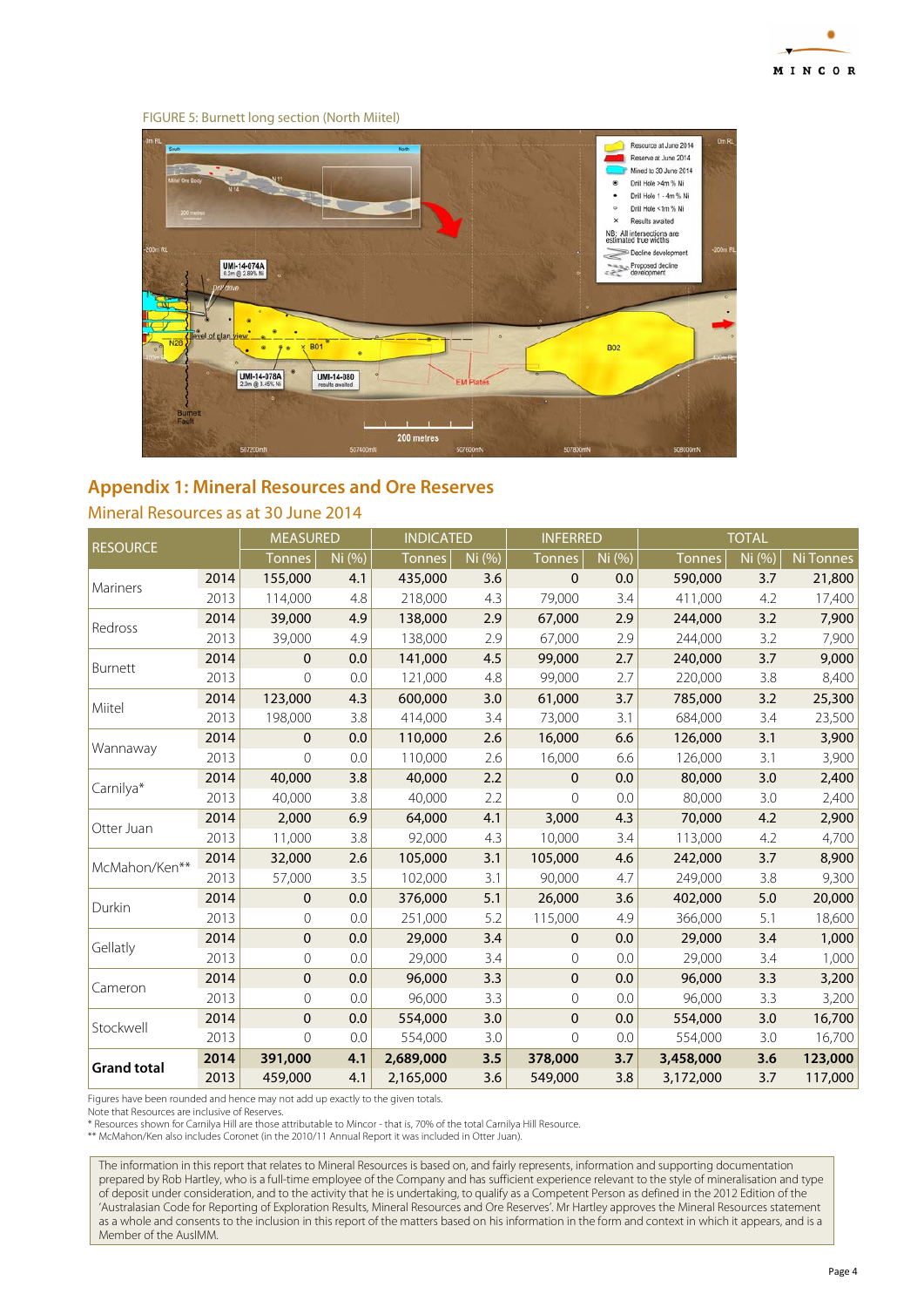

## Ore Reserves as at 30 June 2014

| <b>RESERVE</b>     |      | <b>PROVED</b> |        | <b>PROBABLE</b> |        | <b>TOTAL</b>  |        |           |
|--------------------|------|---------------|--------|-----------------|--------|---------------|--------|-----------|
|                    |      | <b>Tonnes</b> | Ni (%) | <b>Tonnes</b>   | Ni (%) | <b>Tonnes</b> | Ni (%) | Ni Tonnes |
| <b>Mariners</b>    | 2014 | 60,000        | 4.2    | 291,000         | 2.7    | 351,000       | 3.0    | 10,500    |
|                    | 2013 | 59,000        | 4.2    | 181.000         | 3.7    | 240,000       | 3.8    | 9,200     |
| Redross            | 2014 | 49,000        | 3.3    | $\mathbf 0$     | 0.0    | 49,000        | 3.3    | 1,600     |
|                    | 2013 | 49,000        | 3.3    | 0               | 0.0    | 49,000        | 3.3    | 1,600     |
| Miitel             | 2014 | 54,000        | 2.9    | 381,000         | 2.4    | 434,000       | 2.5    | 10,800    |
|                    | 2013 | 88,000        | 2.9    | 274,000         | 2.6    | 362,000       | 2.7    | 9,800     |
| Otter Juan         | 2014 | 2,000         | 6.9    | $\Omega$        | 0.0    | 2,000         | 6.9    | 100       |
|                    | 2013 | 7,000         | 4.1    | $\Omega$        | 0.0    | 7,000         | 4.1    | 300       |
| McMahon/Ken**      | 2014 | $\Omega$      | 0.0    | 3,000           | 2.4    | 3,000         | 2.4    | 100       |
|                    | 2013 | 13,000        | 2.8    | 2,000           | 2.6    | 15,000        | 2.7    | 400       |
| <b>Grand total</b> | 2014 | 164,000       | 3.5    | 674,000         | 2.6    | 838,000       | 2.7    | 23,000    |
|                    | 2013 | 215,000       | 3.4    | 457,000         | 3.1    | 672,000       | 3.2    | 21,200    |

Figures have been rounded and hence may not add up exactly to the given totals. Note that Resources are inclusive of Reserves. \* McMahon/Ken also includes Coronet (in the 2010/11 Annual Report it was included in Otter Juan).

The information in this report that relates to Ore Reserves is based on, and fairly represents, information and supporting documentation prepared by Brett Fowler, who is a full-time employee of the Company and has sufficient experience relevant to the style of mineralisation and type of deposit under consideration, and to the activity which he is undertaking, to qualify as a Competent Person as defined in the 2012 Edition of the 'Australasian Code for Reporting of Exploration Results, Mineral Resources and Ore Reserves'. Mr Fowler approves the Ore Reserve statement as a whole and consents to the inclusion in this report of the matters based on his information in the form and context in which it appears, and is a Member of the AusIMM.

# **Appendix 2: Drill-hole Tabulations**

#### TABLE 1: Cassini drill-hole information

| Hole ID | Tenement | <b>Northing</b><br>(MGA94) | Easting<br>(MGA94) | <b>RL</b> | Dip <sup>1</sup> | Azimuth | <b>EOH</b><br>Depth | From   | <b>To</b> | Interval | Estimated<br>true<br>width | <b>Nickel</b><br>(9/6) | Copper<br>(ppm) | Cobalt<br>(ppm) |
|---------|----------|----------------------------|--------------------|-----------|------------------|---------|---------------------|--------|-----------|----------|----------------------------|------------------------|-----------------|-----------------|
| MDD236  | M15/1457 | 6491940                    | 369420             | 306       | $-60$            | 270     | 243.4               | 199    | 202.6     | 3.6      | 2.52                       | .57                    | 992             | 370             |
| MDD237  | M15/1457 | 6491860                    | 369660             | 306       | $-55$            | 270     | 420                 | 343    | 349.07    | 6.07     | 4.88                       | 3.53                   | awaiting assays |                 |
| MDD242  | M15/1457 | 6492320                    | 369640             | 305       | $-60$            | 270     | 531.3               | 374.88 | 375.21    | 0.33     | 0.23                       | 4.16                   | awaiting assays |                 |

#### TABLE 2: Burnett drill-hole information

|             |                       |                        | Collar coordinates      |                     |         |                              | Estimated |        |          |               |          |
|-------------|-----------------------|------------------------|-------------------------|---------------------|---------|------------------------------|-----------|--------|----------|---------------|----------|
| Hole ID     | <b>KNO</b><br>easting | <b>KNO</b><br>northing | <b>KNO</b><br><b>RL</b> | <b>EOH</b><br>depth | Dip     | <b>KNO</b><br><b>Azimuth</b> | From      | To     | Interval | true<br>width | % Nickel |
| UMI-14-074A | 370866.1              | 507048.4               | $-304.3$                | 22.6                | -       | 56                           | 10.32     | 10.54  | 0.22     | 0.2           | 2.89     |
| UMI-14-074A | 370866.1              | 507048.4               | $-304.3$                | 22.6                | - 1     | 56                           | 13.59     | 13.75  | 0.16     | 0.2           | 4.19     |
| UMI-14-078A | 370832.1              | 507056.7               | $-302.7$                | 239.5               | $-18.9$ | 21.6                         | 217.95    | 221.88 | 3.93     | 2.9           | 3.45     |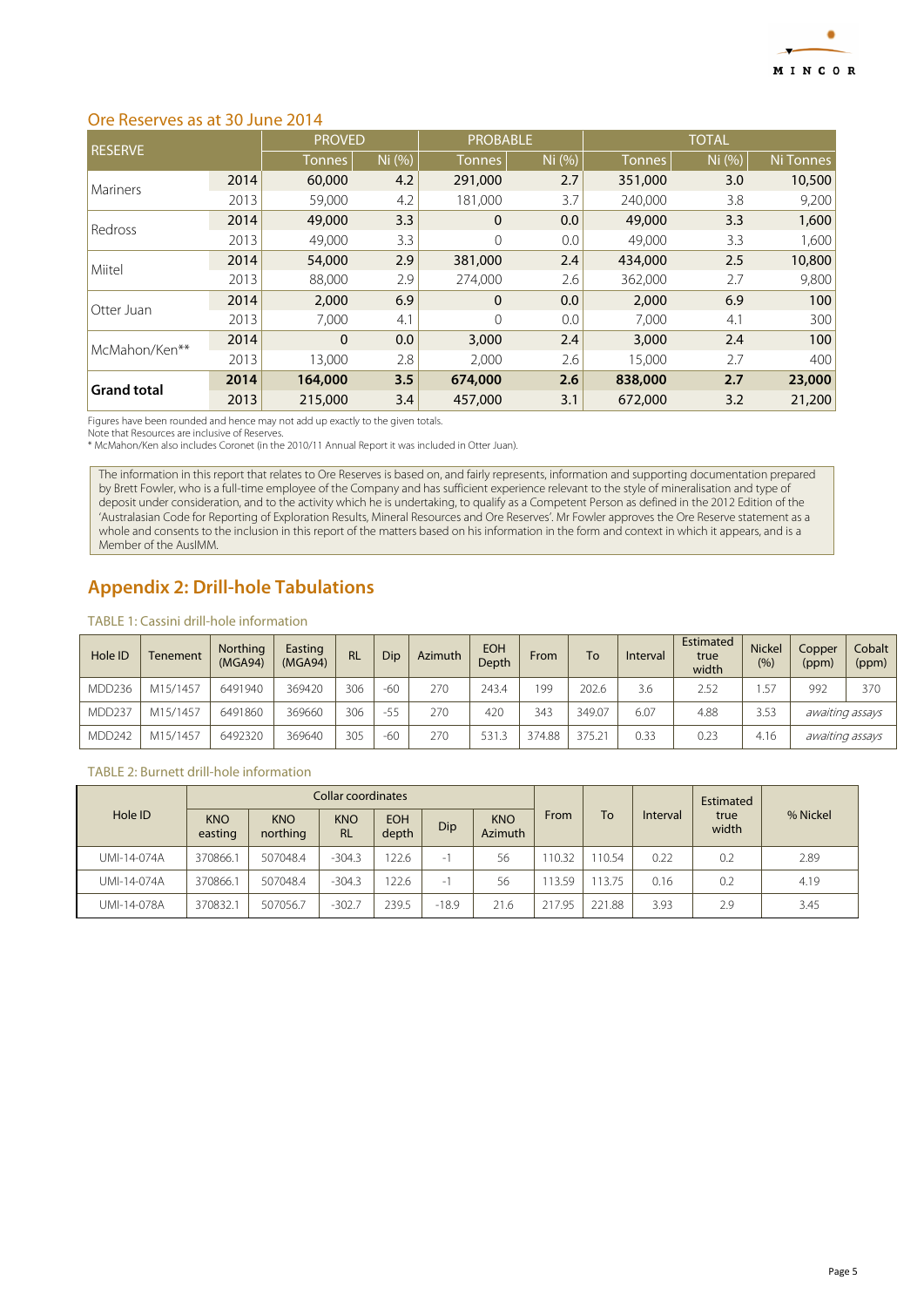

## **APPENDIX 3: JORC Code, 2012 Edition – Table 1**

## Section 1: Sampling Techniques and Data (criteria in this section apply to all succeeding sections)

|                                                         | <b>JORC Code explanation</b>                                                                                                                                                                                                                                                                                                                                                                                                                                                                                                                                                                                                                                                                                                                                                                                                                                                                                                                                                                                                                                                                                           |                                                                                                                                                                                                                                                                                                                                                                                                                                                                       |
|---------------------------------------------------------|------------------------------------------------------------------------------------------------------------------------------------------------------------------------------------------------------------------------------------------------------------------------------------------------------------------------------------------------------------------------------------------------------------------------------------------------------------------------------------------------------------------------------------------------------------------------------------------------------------------------------------------------------------------------------------------------------------------------------------------------------------------------------------------------------------------------------------------------------------------------------------------------------------------------------------------------------------------------------------------------------------------------------------------------------------------------------------------------------------------------|-----------------------------------------------------------------------------------------------------------------------------------------------------------------------------------------------------------------------------------------------------------------------------------------------------------------------------------------------------------------------------------------------------------------------------------------------------------------------|
| Criteria<br>Sampling<br>techniques                      | • Nature and quality of sampling (e.g. cut channels, random chips, or<br>specific specialised industry standard measurement tools appropriate<br>to the minerals under investigation, such as down-hole gamma<br>sondes, or handheld XRF instruments, etc.). These examples should<br>not be taken as limiting the broad meaning of sampling.<br>Include reference to measures taken to ensure sample representivity<br>and the appropriate calibration of any measurement tools or systems<br>used.<br>Aspects of the determination of mineralisation that are Material to the<br>$\bullet$<br>Public Report.<br>In cases where 'industry standard' work has been done this would be<br>$\bullet$<br>relatively simple (e.g. 'reverse circulation drilling (RC) was used to<br>obtain 1m samples from which 3kg was pulverised to produce a 30g<br>charge for fire assay'). In other cases more explanation may be<br>required, such as where there is coarse gold that has inherent<br>sampling problems. Unusual commodities or mineralisation types<br>(e.g. submarine nodules) may warrant disclosure of detailed | Commentary<br>Mineralisation is visible so only a few metres before<br>and after intersection are sampled.<br>For diamond drill core, representivity is ensured by<br>sampling to geological contacts.<br>For RC samples, a sample is collected each metre by<br>using a riffle splitter from which 3kg was pulverised<br>for ICP analysis.<br>RC face hammer size used is 5 half inch.                                                                               |
| Drilling<br>techniques                                  | information.<br>Drill type (e.g. core, RC, open-hole hammer, rotary air blast, auger,<br>Bangka, sonic, etc.) and details (e.g. core diameter, triple or standard<br>tube, depth of diamond tails, face-sampling bit or other type, whether<br>core is oriented and if so, by what method, etc.).                                                                                                                                                                                                                                                                                                                                                                                                                                                                                                                                                                                                                                                                                                                                                                                                                      | Surface diamond drill core is HQ or NQ sizes.<br>All surface diamond core is orientated.<br>All RC drilling was undertaken using a face hammer.                                                                                                                                                                                                                                                                                                                       |
| <b>Drill sample</b><br>recovery                         | Method of recording and assessing core and chip sample recoveries<br>$\bullet$<br>and results assessed.<br>Measures taken to maximise sample recovery and ensure<br>$\bullet$<br>representative nature of the samples.<br>Whether a relationship exists between sample recovery and grade<br>$\bullet$<br>and whether sample bias may have occurred due to preferential                                                                                                                                                                                                                                                                                                                                                                                                                                                                                                                                                                                                                                                                                                                                                | For diamond core, recoveries are measured for each<br>drill run. Recoveries generally 100%.<br>Only in areas of core loss are recoveries recorded and<br>adjustments made to metre marks.                                                                                                                                                                                                                                                                             |
| Logging                                                 | loss/gain of fine/coarse material.<br>• Whether core and chip samples have been geologically and<br>geotechnically logged to a level of detail to support appropriate<br>Mineral Resource estimation, mining studies and metallurgical studies.<br>• Whether logging is qualitative or quantitative in nature. Core (or<br>costean, channel, etc.) photography.<br>• The total length and percentage of the relevant intersections logged.                                                                                                                                                                                                                                                                                                                                                                                                                                                                                                                                                                                                                                                                             | All drilling is geologically logged and stored in<br>database.<br>For diamond core, basic geotechnical information is<br>also recorded.<br>All core is photographed.<br>Core recovery is generally 100% and core recoveries<br>are recorded routinely.                                                                                                                                                                                                                |
| Sub-sampling<br>techniques<br>and sample<br>preparation | • If core, whether cut or sawn and whether quarter, half or all core<br>taken.<br>If non-core, whether riffled, tube sampled, rotary split, etc. and<br>whether sampled wet or dry.<br>For all sample types, the nature, quality and appropriateness of the<br>(●)<br>sample preparation technique.<br>Quality control procedures adopted for all sub-sampling stages to<br>$\bullet$<br>maximise representivity of samples.<br>Measures taken to ensure that the sampling is representative of the in<br>situ material collected, including for instance results for field<br>duplicate/second-half sampling.<br>Whether sample sizes are appropriate to the grain size of the material<br>$\bullet$<br>being sampled.                                                                                                                                                                                                                                                                                                                                                                                                | Half-cut diamond sawn core sampled, marked up by<br>Mincor geologists while logging and cut by Mincor<br>field assistants.<br>Sample lengths to geological boundaries or no<br>greater than 2.0 metres per individual sample.<br>As nickel mineralisation is in the 1 to 15% volume<br>range, the sample weights are not an issue vs grain<br>size.<br>For RC samples, a sample is collected each metre by<br>using a riffle splitter from which 3kg and usually dry. |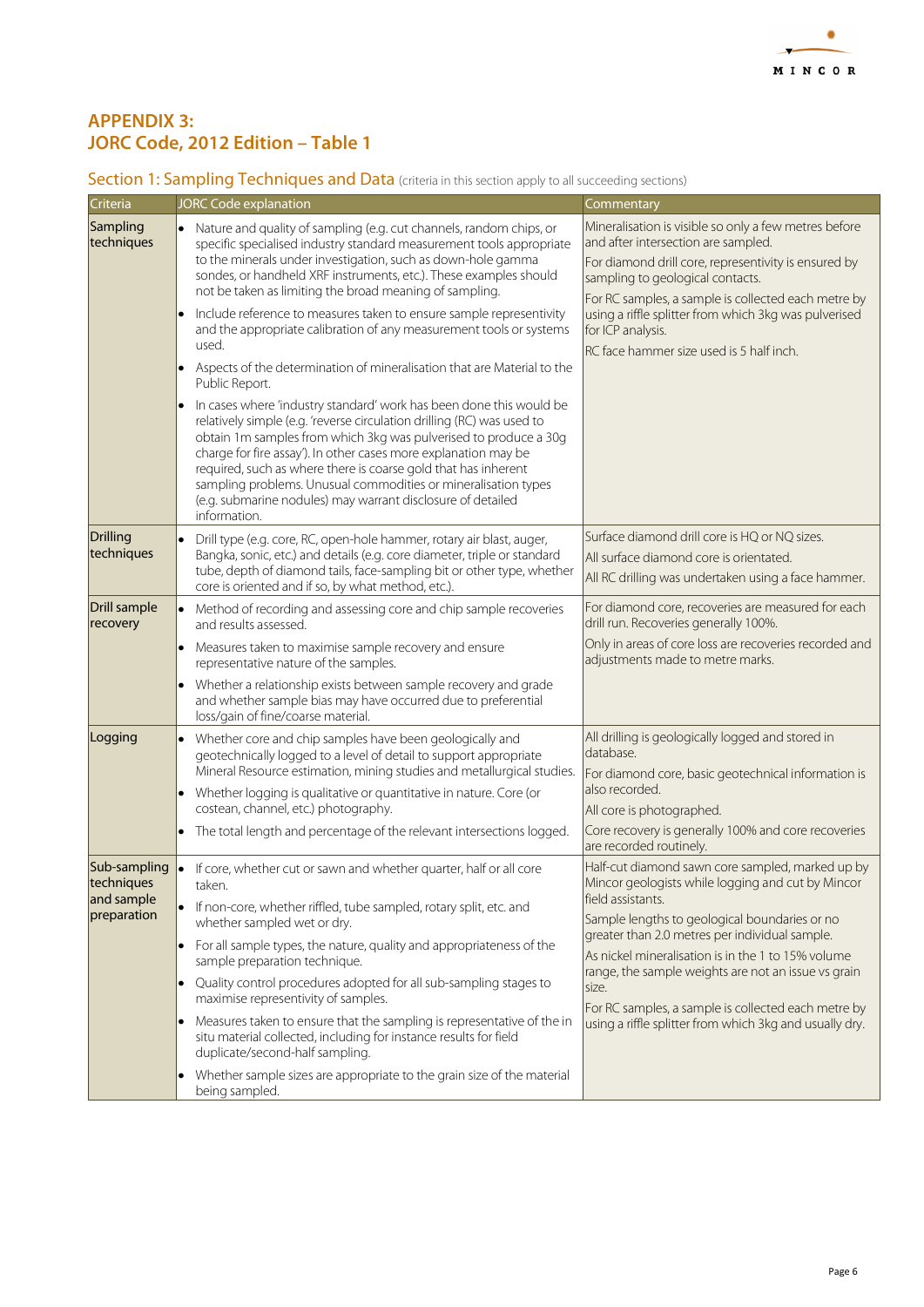

| Criteria                                                                      | <b>JORC Code explanation</b>                                                                                                                                                                                                                                                                                                                                                                                                                                                                                                                                                                                                                  | Commentary                                                                                                                                                                                                                                                                                                                                                                                                                                                                                       |
|-------------------------------------------------------------------------------|-----------------------------------------------------------------------------------------------------------------------------------------------------------------------------------------------------------------------------------------------------------------------------------------------------------------------------------------------------------------------------------------------------------------------------------------------------------------------------------------------------------------------------------------------------------------------------------------------------------------------------------------------|--------------------------------------------------------------------------------------------------------------------------------------------------------------------------------------------------------------------------------------------------------------------------------------------------------------------------------------------------------------------------------------------------------------------------------------------------------------------------------------------------|
| Quality of<br>assay data and<br>laboratory<br>tests                           | • The nature, quality and appropriateness of the assaying and<br>laboratory procedures used and whether the technique is considered<br>partial or total.<br>For geophysical tools, spectrometers, handheld XRF instruments, etc.,<br>$\bullet$<br>the parameters used in determining the analysis including instrument<br>make and model, reading times, calibrations factors applied and their<br>derivation, etc.<br>Nature of quality control procedures adopted (e.g. standards, blanks,<br>duplicates, external laboratory checks) and whether acceptable levels<br>of accuracy (i.e. lack of bias) and precision have been established. | Drill core assayed by four acid digest with ICP finish<br>and is considered a total digest.<br>Reference standards and blanks are routinely added<br>to every batch of samples. Total QA/QC samples<br>make up approx. 10% of all samples.<br>Monthly QA/QC reports are compiled by database<br>consultant and distributed to Mincor personnel.                                                                                                                                                  |
| Verification of <b>.</b><br>sampling and<br>assaying                          | The verification of significant intersections by either independent or<br>alternative company personnel.<br>The use of twinned holes.<br>$\bullet$<br>Documentation of primary data, data entry procedures, data<br>verification, data storage (physical and electronic) protocols.<br>Discuss any adjustment to assay data.                                                                                                                                                                                                                                                                                                                  | As nickel mineralisation is highly visible and can be<br>relatively accurately estimated even as to grade, no<br>other verification processes are in place or required.<br>Holes are logged on Excel templates and uploaded<br>by consultant into Datashed format SQL databases;<br>these have their own in-built libraries and validation<br>routines.                                                                                                                                          |
| Location of<br>data points                                                    | Accuracy and quality of surveys used to locate drill holes (collar and<br>$\bullet$<br>down-hole surveys), trenches, mine workings and other locations<br>used in Mineral Resource estimation.<br>Specification of the grid system used.<br>$\bullet$<br>Quality and adequacy of topographic control.                                                                                                                                                                                                                                                                                                                                         | Surface holes are surveyed in by DGPS in MGA94<br>Zone 51 and on occasions GPS. DGPS control is tied<br>into accurately surveyed trig points.<br>Down-hole surveys are routinely done using single<br>shot magnetic instruments. Deeper surface holes or<br>more rarely long underground holes are also<br>gyroscopic surveyed.                                                                                                                                                                  |
| Data spacing<br>and<br>distribution                                           | Data spacing for reporting of Exploration Results.<br>Whether the data spacing and distribution is sufficient to establish the<br>degree of geological and grade continuity appropriate for the Mineral<br>Resource and Ore Reserve estimation procedure(s) and classifications<br>applied.<br>Whether sample compositing has been applied.                                                                                                                                                                                                                                                                                                   | Data spacing of exploration holes can be clearly<br>ascertained by diagrams included in this release and<br>associated tables.<br>General spacings used for resource estimation varies<br>from 80 metres along strike for Inferred resources and<br>to less than 40 metres for Indicated. Measured<br>resources would commonly also include strike drive<br>mapping and sampling above and below a stoping<br>block.<br>One composite is used per hole which is based on a<br>1% nickel cut-off. |
| Orientation of $\vert$ .<br>data in<br>relation to<br>geological<br>structure | Whether the orientation of sampling achieves unbiased sampling of<br>possible structures and the extent to which this is known, considering<br>the deposit type.<br>If the relationship between the drilling orientation and the orientation<br>٠<br>of key mineralised structures is considered to have introduced a<br>sampling bias, this should be assessed and reported if material.                                                                                                                                                                                                                                                     | Surface drill-holes usually intersect at 70 to 80 degrees<br>to contact.<br>Mineralised bodies are relatively planar so drill<br>orientation would not introduce any bias.                                                                                                                                                                                                                                                                                                                       |
| Sample<br>security                                                            | • The measures taken to ensure sample security.                                                                                                                                                                                                                                                                                                                                                                                                                                                                                                                                                                                               | Core is delivered to logging yard by drilling contractor<br>but is in the custody of Mincor employees up until it<br>is sampled. Samples are either couriered to a<br>commercial lab or dropped off directly by Mincor<br>staff.                                                                                                                                                                                                                                                                 |
| <b>Audits or</b><br>reviews                                                   | • The results of any audits or reviews of sampling techniques and data.                                                                                                                                                                                                                                                                                                                                                                                                                                                                                                                                                                       | In-house audits of data are undertaken on a periodic<br>basis.                                                                                                                                                                                                                                                                                                                                                                                                                                   |

# Section 2: Reporting of Exploration Results (criteria listed in the preceding section also apply to this section)

| Criteria                                         | <b>JORC Code explanation</b>                                                                                                                                                                                                                                                          | Commentary                                                                                                                                                                                                                                   |
|--------------------------------------------------|---------------------------------------------------------------------------------------------------------------------------------------------------------------------------------------------------------------------------------------------------------------------------------------|----------------------------------------------------------------------------------------------------------------------------------------------------------------------------------------------------------------------------------------------|
| Mineral<br>tenement and<br>land tenure<br>status | Type, reference name/number, location and ownership including<br>agreements or material issues with third parties such as joint ventures,<br>partnerships, overriding royalties, native title interests, historical sites,<br>wilderness or national park and environmental settings. | All resources lie within owned 100% by Mincor<br>Resources NL. Listed below are tenement numbers<br>and expiry dates:<br>M15/81 - Voyce (21/10/2026)                                                                                         |
|                                                  | The security of the tenure held at the time of reporting along with any<br>known impediments to obtaining a licence to operate in the area.                                                                                                                                           | M15/1457 - Cassini (01/10/2033)<br>Durkin - East Location 48 Lot 11/3 (non expiry)                                                                                                                                                           |
| Exploration<br>done by other<br>parties          | Acknowledgment and appraisal of exploration by other parties.                                                                                                                                                                                                                         | Some of the drilling around the Cassini and Voyce<br>Prospects has been undertaken by previous explorers.<br>An assessment on the quality of the data has been<br>undertaken. These holes have now been<br>incorporated into Mincor Database |
| Geology                                          | Deposit type, geological setting and style of mineralisation.                                                                                                                                                                                                                         | Typical "Kambalda" style nickel sulphide deposits.                                                                                                                                                                                           |